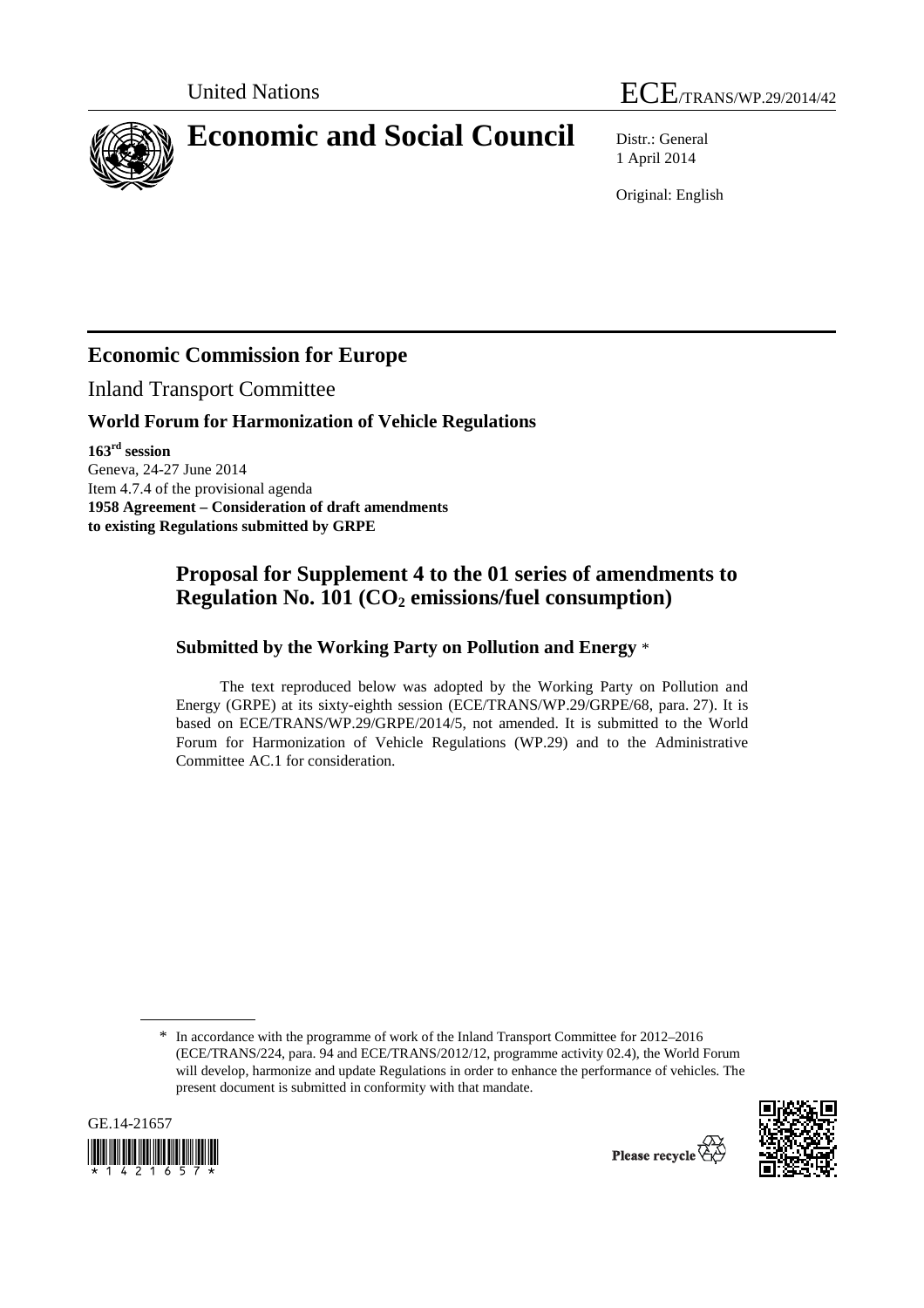#### *Paragraphs 5.1.3.*, amend Table A to read:

"5.1.3. Table A illustrates the application of the test requirements for type approval of a vehicle.

#### Table A

| Application of the test requirements: $CO2$ emissions, fuel consumption, electric energy |  |  |
|------------------------------------------------------------------------------------------|--|--|
| consumption and electric range                                                           |  |  |

| Vehicles with positive ignition engines including hybrids    |                     | Test?            |                                  |
|--------------------------------------------------------------|---------------------|------------------|----------------------------------|
| Mono fuel                                                    | Petrol $(E5/E10)^3$ |                  | <b>Yes</b>                       |
|                                                              | <b>LPG</b>          |                  | Yes                              |
|                                                              | NG/Biomethane       |                  | Yes                              |
|                                                              | Hydrogen            |                  | Yes                              |
|                                                              | Petrol $(E5/E10)^3$ | LPG              | Yes (both fuels)                 |
| $Bi$ -fuel <sup>1</sup>                                      | Petrol $(E5/E10)^3$ | NG/Biomethane    | Yes (both fuels)                 |
|                                                              | Petrol $(E5/E10)^3$ | Hydrogen         | Yes (both fuels)                 |
| $Flex-fuel1$                                                 | Petrol $(E5/E10)^3$ | Ethanol (E85)    | Yes (both fuels)                 |
|                                                              | NG/Biomethane       | H2NG             | Yes (both fuels)                 |
| Vehicles with compression ignition engines including hybrids |                     |                  | Test?                            |
| Flex fuel                                                    | Diesel $(B5/B7)^3$  | <b>Biodiesel</b> | Yes $(B5/B7 \text{ only})^{2,3}$ |
| Mono fuel                                                    | Diesel $(B5/B7)^3$  |                  | Yes                              |
| Other vehicles                                               |                     |                  | Test?                            |
| Pure electric vehicles                                       |                     | Yes              |                                  |
| Hydrogen Fuel cell vehicles                                  |                     | Yes              |                                  |

*Notes:*  1

 When a bi-fuel vehicle is combined with a flex fuel vehicle, both test requirements are applicable.

This provision is temporary, further requirements for biodiesel shall be proposed later on.

3 Upon the choice of the manufacturer vehicles with positive and compression ignition engines may be tested with either E5 or E10 and either B5 or B7 fuels, respectively. However:

- not later than sixteen months after the dates set out in point 12.2.1 of Regulation No. 83, new type approvals shall only be performed with E10 and B7 fuels;
- not later than as from dates set out in point 12.2.4 of Regulation No. 83, all new vehicles shall be approved with E10 and B7 fuels.

"

*Paragraphs 5.2.3. and 5.2.4.,* amend to read (leaving footnote 3 unchanged):

- "5.2.3. Fuel consumption values must be expressed in litres per 100 km (in the case of petrol (E5/E10), LPG, ethanol (E85) and diesel (B5/B7)), in  $m^3$  per 100 km (in the case of NG/biomethane and H2NG) or in kg per 100 km (in the case of hydrogen) and are calculated according to paragraph 1.4.3. of Annex 6. The results will be rounded to the first decimal place.
- 5.2.4. For the purpose of the calculation mentioned in paragraph 5.2.3., the fuel consumption shall be expressed in appropriate units and the following fuel characteristics shall be used: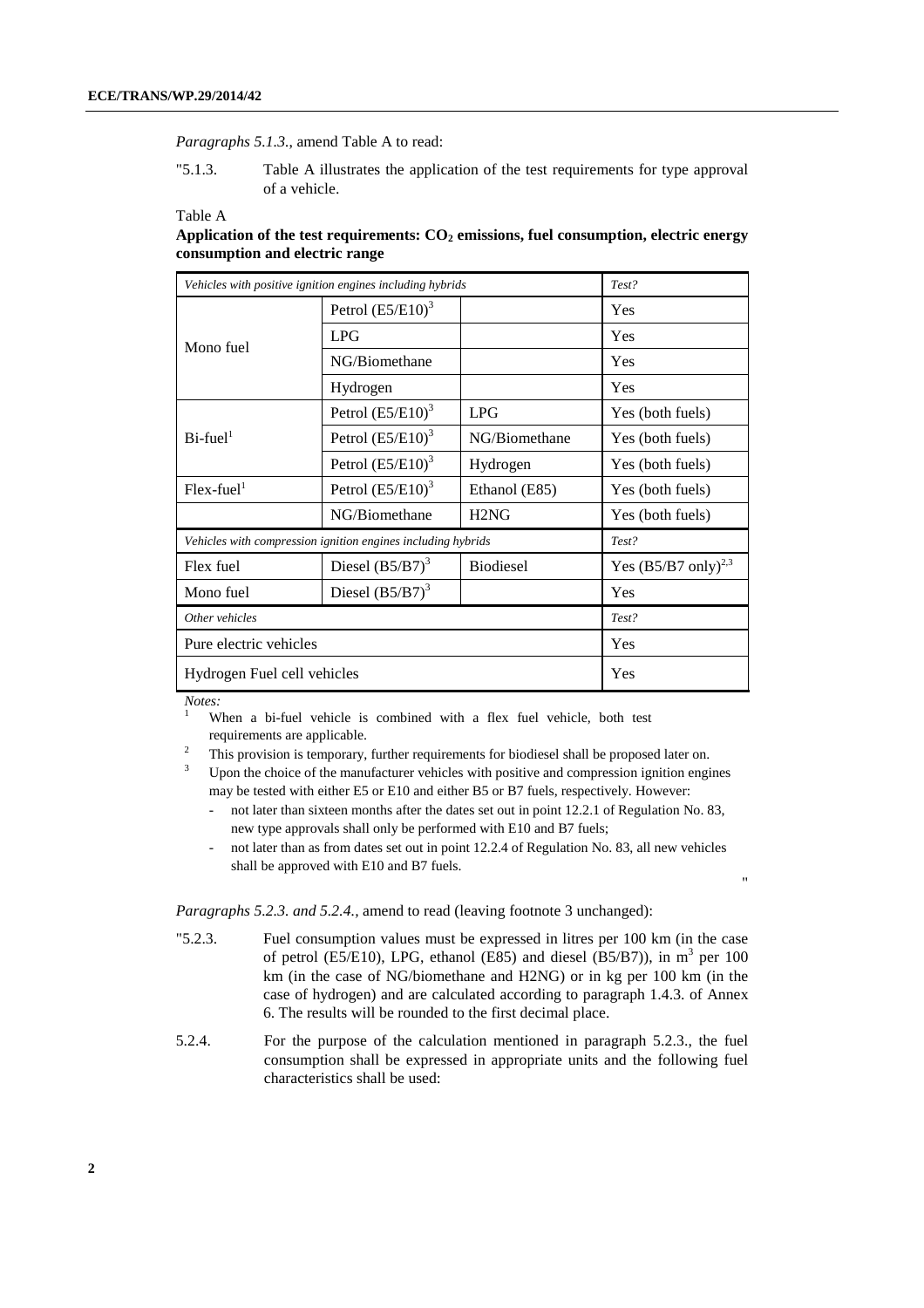(a) Density: measured on the test fuel according to ISO 3675 or an equivalent method. For petrol (E5/E10), diesel (B5/B7), biodiesel and ethanol (E85 and E75) the density measured at 15 ºC will be used; for LPG and natural gas/biomethane a reference density will be used, as follows:

0.538 kg/litre for LPG

0.654 kg/m<sup>3</sup> for NG<sup>3</sup>;

- (b) Hydrogen-carbon ratio: fixed values will be used which are:
	- $C_1H_{1.89}O_{0.016}$  for petrol (E5);

 $C_1H_{1.93}O_{0.033}$  for petrol (E10);

 $C_1H_{1.86}O_{0.005}$  for diesel (B5);

 $C_1H_{1.86}O_{0.007}$  for diesel (B7);

 $C_1H_2$ ,  $525$  for LPG (liquefied petroleum gas);

CH4 for NG (natural gas) and biomethane;

 $C_1H_{2,74}O_{0,385}$  for ethanol (E85);

 $C_1$  H<sub>2.61</sub> O<sub>0.329</sub> for ethanol (E75)."

*Annex 6, paragraphs 1.4.2. and 1.4.3.,* amend to read:

- "1.4.2. The fuel consumption values shall be calculated from the emissions of hydrocarbons, carbon monoxide, and carbon dioxide determined from the measurement results using the provisions defined in paragraph 6.6. of Annex 4a to Regulation No. 83 in force at the time of the approval of the vehicle.
- 1.4.3. The fuel consumption, expressed in litres per 100 km (in the case of petrol  $(E5/E10)$ , LPG, ethanol (E85) and diesel (B5/B7)), in m<sup>3</sup> per 100 km (in the case of NG/biomethane and H2NG) or in kg per 100 km (in the case of hydrogen) is calculated by means of the following formulae:
	- (a) For vehicles with a positive ignition engine fuelled with petrol  $(E5):FC = (0.118/D) \cdot [(0.848 \cdot HC) + (0.429 \cdot CO) + (0.273 \cdot CO_2)].$
	- (b) For vehicles with a positive ignition engine fuelled with petrol (E10):

 $FC = (0,120/D) \cdot [(0,830 \cdot HC) + (0,429 \cdot CO) + (0,273 \cdot CO2)];$ 

(c) For vehicles with a positive ignition engine fuelled with LPG:

man and the state of the

(d) For vehicles with a positive ignition engine fuelled with NG/biomethane:

 $FC_{norm} = (0.1336 / 0.654) \cdot [(0.749 \cdot HC) + (0.429 \cdot CO) + (0.273 \cdot CO_2)];$ 

(e) For vehicles with a compression ignition engine fuelled with diesel (B5):

 $FC = (0.116/D) \cdot [(0.861 \cdot HC) + (0.429 \cdot CO) + (0.273 \cdot CO_2)];$ 

(f) For vehicles with a compression ignition engine fuelled with diesel (B7):

 $FC = (0,116/D) \cdot [(0,859 \cdot HC) + (0,429 \cdot CO) + (0,273 \cdot CO2)]$